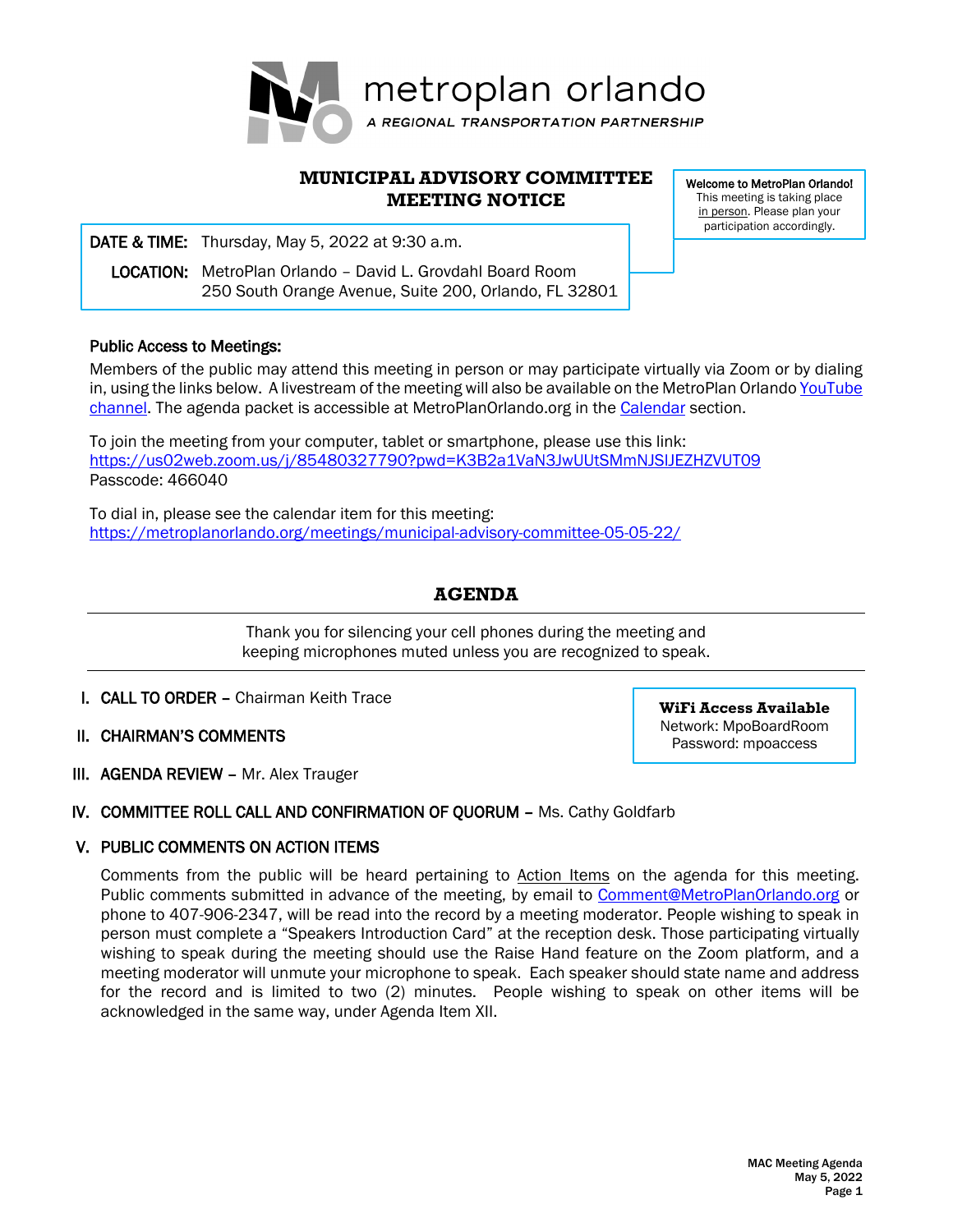# VI. AGENCY REPORTS / PARTNER UPDATES

- Florida Department of Transportation Mr. Tyler Burgett
- Florida's Turnpike Enterprise Mr. Saiosi Fine
- LYNX Mr. Myles O'Keefe

# VII. ACTION ITEMS

A. Approval of March 3, 2022 Meeting Minutes (Tab 1)

Approval is requested of the March  $3<sup>rd</sup>$  MAC meeting minutes, provided at Tab 1.

# B. FDOT Amendment to FY 2021-22 - 2025-26 Transportation Improvement Program (Tab 2)

Mr. Keith Caskey, MetroPlan Orlando staff, is requesting the TAC to recommend that the FY 2021/22 - 2025/26 TIP be amended to include the following project:

• FM #432193-5 – Hicks Avenue Extension from Gore Street to Anderson Street

A letter from FDOT staff explaining the amendment request is provided in Tab 2, along with a fact sheet prepared by MetroPlan Orlando staff and the draft resolution to be presented at the May 11th Board meeting.

# C. Approval of FY 2022/23 – FY 2023/24 Unified Planning Work Program (Tab 3)

Following a brief presentation, action will be requested by Mr. Nick Lepp, MetroPlan Orlando staff, to recommend approval of the FY 2022/23 - 2023/24 Unified Planning Work Program (UPWP). An attachment is provided in Tab 3. The UPWP document can be accessed at: [https://metroplanorlando.org/wp-content/uploads/MetroPlan-Orlando\\_FINAL-FY2023-FY2024-](https://metroplanorlando.org/wp-content/uploads/MetroPlan-Orlando_FINAL-FY2023-FY2024-UPWP-as-of-2022-04-14.pdf) [UPWP-as-of-2022-04-14.pdf](https://metroplanorlando.org/wp-content/uploads/MetroPlan-Orlando_FINAL-FY2023-FY2024-UPWP-as-of-2022-04-14.pdf)

# VIII. PRESENTATIONS AND STATUS REPORTS

# A. Presentation on Florida's Turnpike Widening PD&E Study

Mr. Nathan Silva, RS&H, will give a presentation on the Florida's Turnpike Enterprise Project Development & Environment (PD&E) study for the widening of the Turnpike from SR 408 to SR 50.

# B. Presentation on Tracking the Trends

Mr. Alex Trauger, MetroPlan Orlando staff, will give a presentation on MetroPlan Orlando's Tracking the Trends report, which monitors the transportation system in the MetroPlan Orlando region.

# IX. GENERAL INFORMATION (Tab 4)

#### A. FDOT Monthly Construction Status Report

The latest FDOT Monthly Construction Status Report for the Orlando area is enclosed.

#### B. MetroPlan Orlando Board Highlights

A copy of the March 9, 2022 Board Meeting Highlights is enclosed.

# C. Air Quality Report

The latest air quality report for the MetroPlan Orlando area is enclosed.

# D. LYNX Press Releases

A set of press releases from LYNX is enclosed.

# X. UPCOMING MEETINGS OF INTEREST

# A. Next Municipal Advisory Committee meeting

The next MAC meeting will be held in person on June 2, 2022 at 9:30 a.m. in the MetroPlan Orlando Board Room, 250 South Orange Avenue, Suite 200, Orlando FL 32801.